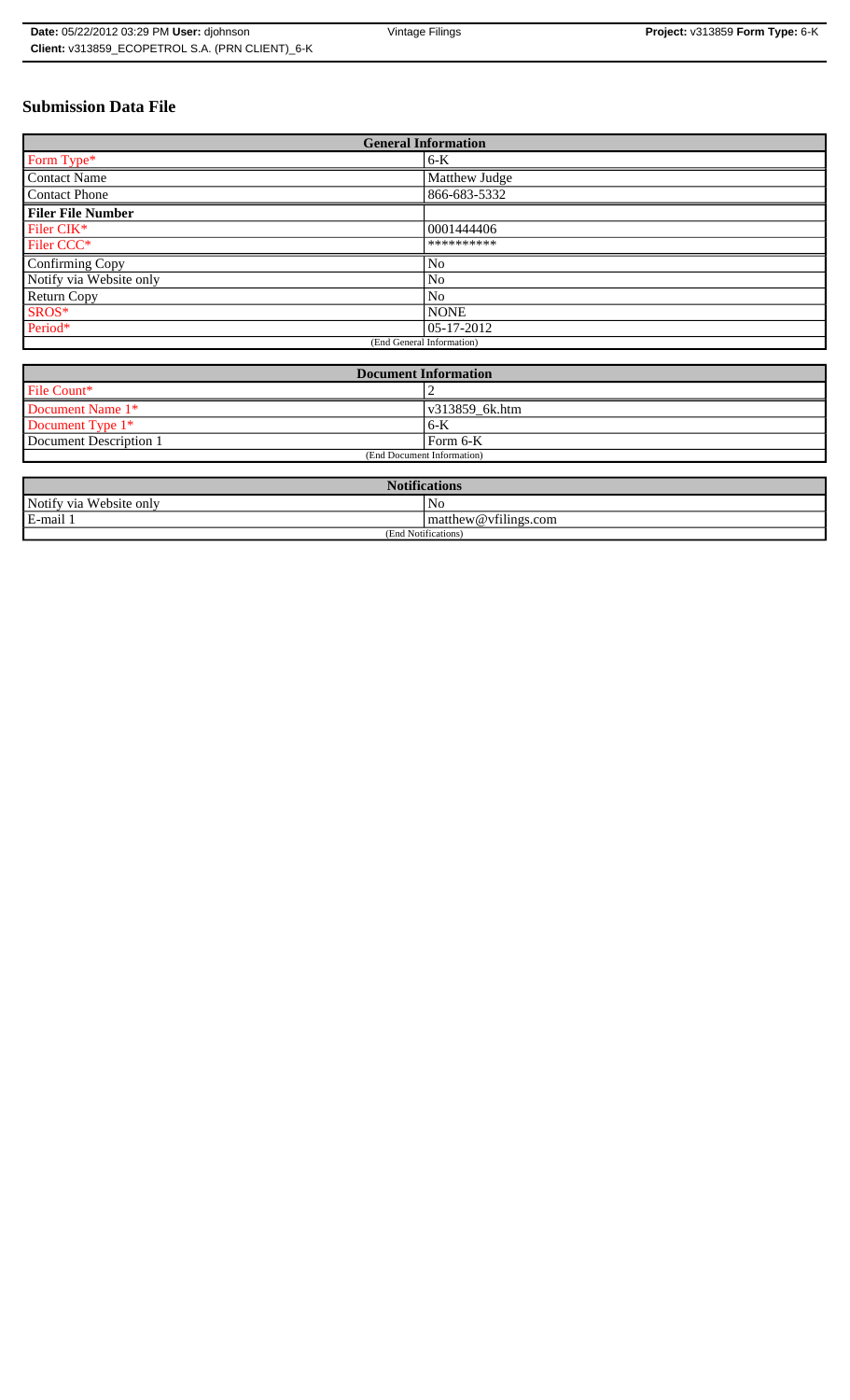### **SECURITIES AND EXCHANGE COMMISSION Washington, D.C. 20549**  $\overline{a}$

### **FORM 6-K REPORT OF FOREIGN PRIVATE ISSUER PURSUANT TO RULE 13a-16 OR 15d-16 OF THE SECURITIES EXCHANGE ACT OF 1934**

May 2012

 $\overline{a}$ 

 $\overline{a}$ 

 $\overline{a}$ 

Commission File Number: 333-153452

**ECOPETROL S.A.**

*(Exact name of registrant as specified in its Charter)*  $\overline{a}$ 

Carrera 7 No. 37 – 69 BOGOTA – COLOMBIA *(Address of registrant's principal executive offices)*

Indicate by check mark whether the registrant files or will file annual reports under cover Form 20-F or Form 40-F.

Form 20-F  $\boxtimes$  Form 40-F  $\Box$ 

Indicate by check mark if the registrant is submitting the Form 6-K in paper as permitted by Regulation S-T Rule 101(b)(1):

Yes □ No ⊠

Indicate by check mark if the registrant is submitting the Form 6-K in paper as permitted by Regulation S-T Rule 101(b)(7):

Yes □ No ⊠

Indicate by check mark whether by furnishing the information contained in this Form, the registrant is also thereby furnishing the information to the Commission pursuant to Rule 12g3-2(b) under the Securities Exchange Act of 1934.

 $Yes$   $\square$  No  $X$ 

If "Yes" is marked, indicate below the file number assigned to the registrant in connection with Rule 12g3-2(b): 82-  $N/A$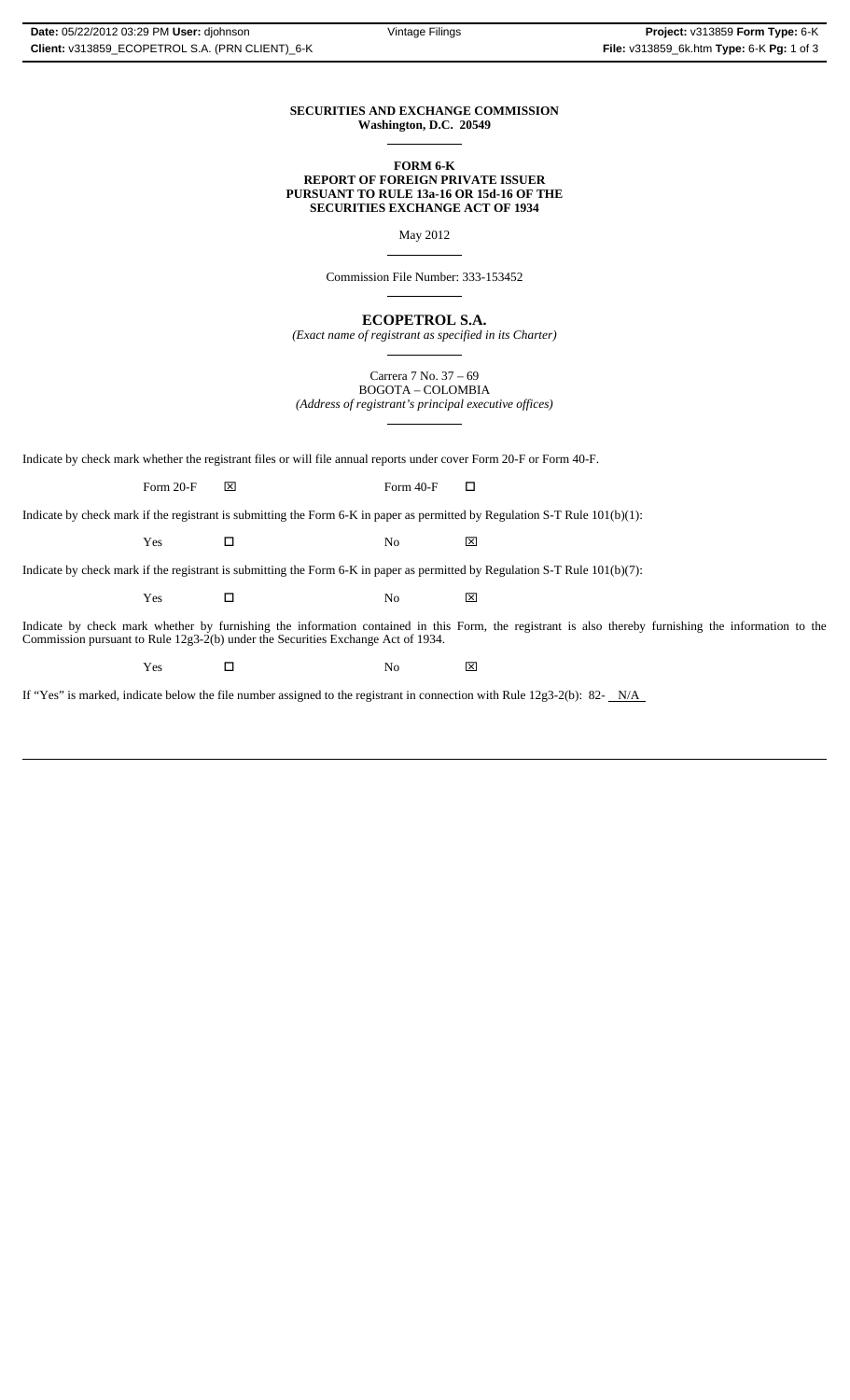## **Changes in Board of Directors' Committees**

Ecopetrol S.A. (BVC: ECOPETROL; NYSE: EC; TSX: ECP) informs that in the last meeting of the Board of Directors, the following changes to its committees were approved:

- Mr. Amilcar Acosta Medina will act as President of the Corporate Governance and Sustainability Committee.
- The Minister of Finance and Public Credit will be part of the Business Committee of the Board of Directors.

------------------------------------------

*Ecopetrol is Colombia's largest integrated oil & gas company, where it accounts for 60% of total production. It is one of the top 50 oil companies in the world and the fourth largest oil company in Latin America. The Company is also involved in exploration and production activities in Brazil, Peru and the United States Gulf Coast, and owns the main refineries in Colombia, most of the network of oil and multiple purpose pipelines in the country, petrochemical plants, and is entering into the biofuels business.*

*This release contains forward-looking statements relating to the prospects of the business, estimates for operating and financial results, and those related to growth prospects of Ecopetrol. These are merely projections and, as such, are based exclusively on the expectations of management concerning the future of the business and its continued access to capital to fund the Company's business plan. Such forward-looking statements depend, substantially, on changes in market conditions, government regulations, competitive pressures, the performance of the Colombian economy and the industry, among other factors; therefore, they are subject to change without prior notice.*

## **Contact us for any additional information:**

**Investor Relations Alejandro Giraldo** Phone: +571-234-5190 Email: investors@ecopetrol.com.co

**Media Relations (Colombia) Mauricio Téllez** Phone: + 571-2345377 Fax: +571-2344480 Email: mtellez@ecopetrol.com.co

Website: www.ecopetrol.com.co

**Bogota, Colombia – May 22, 2012**